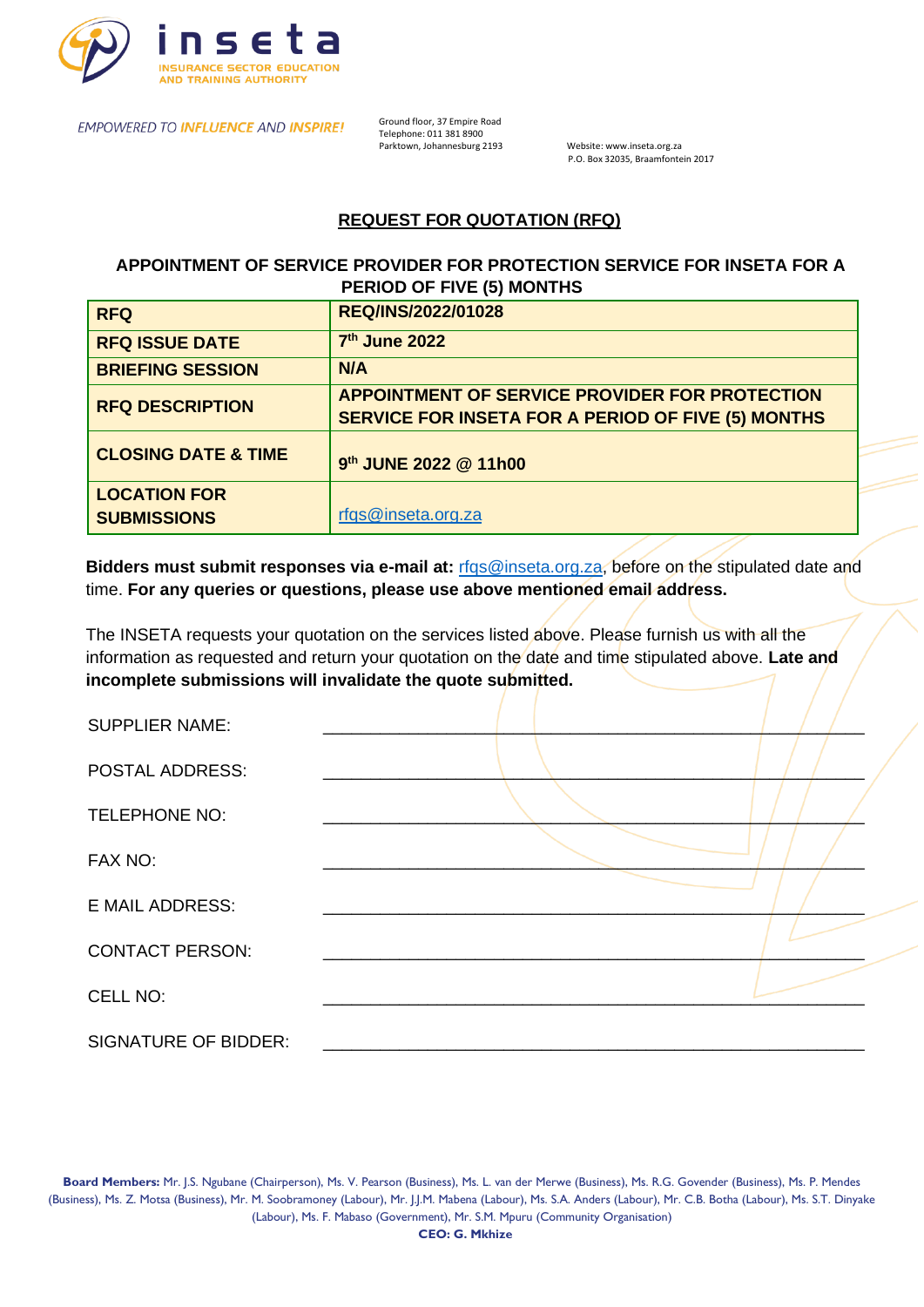

# **DETAILED SPECIFICATION**

# **APPOINTMENT OF SERVICE PROVIDER FOR PROTECTION SERVICE FOR INSETA FOR A PERIOD OF FIVE (5) MONTHS**

### **1. BACKGROUND**

The Insurance Sector Education and Training Authority (INSETA) is a public entity listed in schedule 3A of the PFMA and was established in March 2000. The INSETA must, in accordance with any prescribed requirements to perform in accordance with the Skills Development Act (SDA), the Skills Development Levies Act (SDLA), the Public Finance Management Act (PFMA), any other relevant legislation and the Constitution.

The objective of this request is to appoint the service provider for the appointment of service provider for protection service for INSETA for a period of five (5) months.

### **2. SCOPE OF WORK & DELIVERABLES**

#### **2.1. Scope of work**

- 2.1.1 2 X Security Guard **(one operating day shift and one operating night shift)**
- 2.1.2 **1 X Reliver**
- 2.1.3 Security guards required to work seven (7) days a week **(including weekends and public holidays)**

#### **2.2. Deliverables**

### **Protection services must include the following:**

- 2.2.1 To keep the premises, employees, and assets secure
- 2.2.2 Patrolling and monitoring of the premises
- 2.2.3 Patrolling duties must be in line with the patrolling schedule and the register that must be provided by the management of the security company.
- 2.2.4 Regular inspections in the designated parking areas to ensure no unauthorized entry, parking and the safety of staff cars and staff/visitors.
- 2.2.5 The day shift security guard to ensure that all windows are closed, and entrances doors are locked after hours.
- 2.2.6 Inspect the building and access points
- 2.2.7 Perform COVID-19 screen duties at INSETA entrance point (s)
- 2.2.8 Keep a register of staff and visitors to INSETA and take their temperatures and necessary details before being allowed entrance.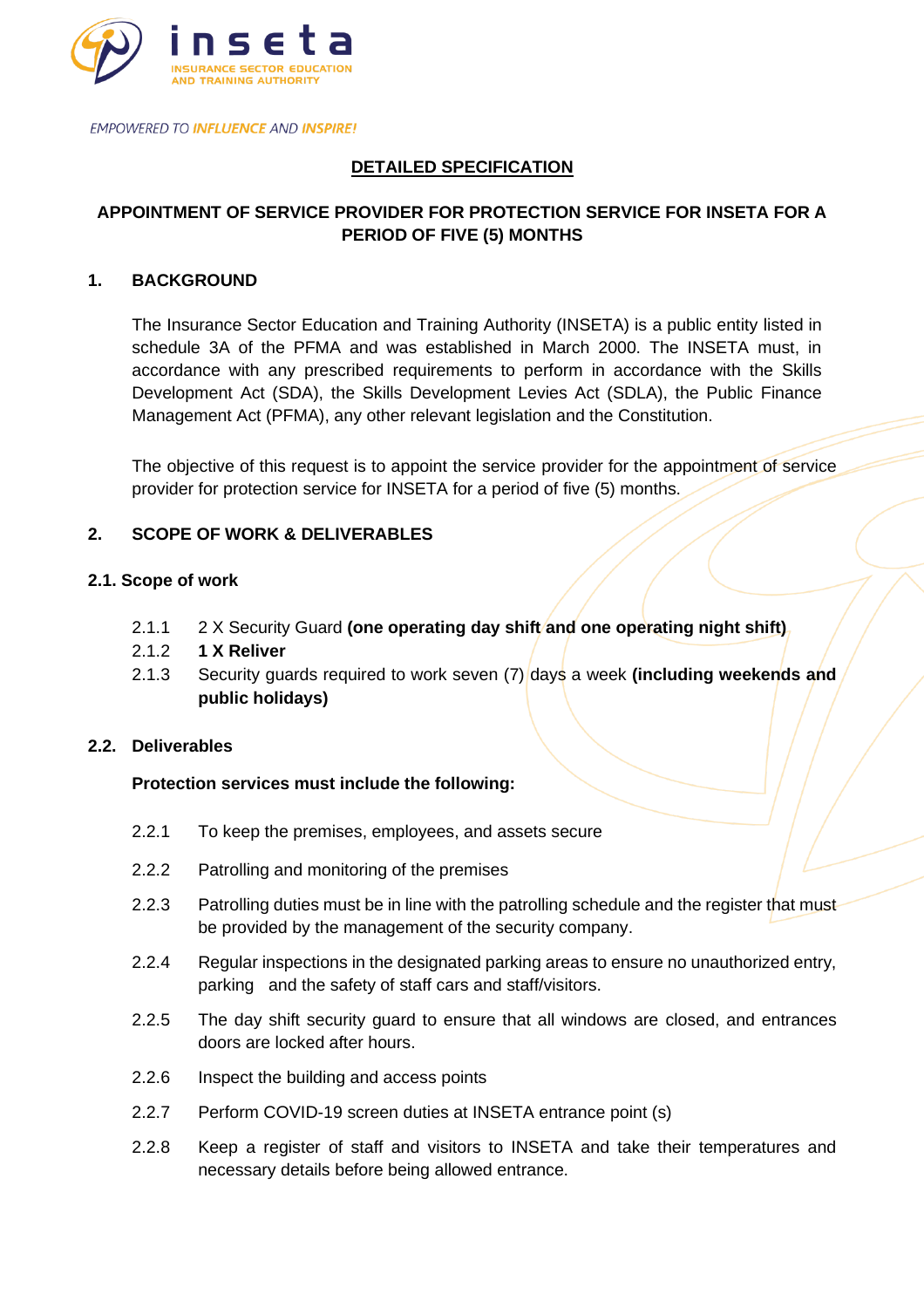

**EMPOVIERED TO INFOTECTION: deal with any unruly or threatening behavior towards staff, members of the** public (users) on the premises.

- 2.2.10 To ensure staff's safety when leaving the premises at the end of the day.
- 2.2.11 Courteous: always be courteous and friendly to staff and members of the public visiting the INSETA offices.
- 2.2.12 Occurrence books: security personnel must ensure that all incidents are recorded in the occurrence book and reported to the bidder site supervisor and relevant person at INSETA. The book must be made available to INSETA as and when required.
- 2.2.13 Determining people's level of access, allowing, or denying entry
- 2.2.14 Calling authorities and reporting irregularities
- 2.2.15 Preventing looses
- 2.2.16 Restraining trespassers
- 2.2.17 Compiling and issuing reports to INSETA (as and when required)
- 2.2.18 The service provider must make provision to provide relievers  $\neq$  (as an when required who also the same Grade required – Grade C)
- 2.2.19 Security guard must arrive on or before the specified time.

*Note: noncompliance with the prequalification criteria will result in automatic disqualification.*

- **3. COMPLIANCE OF REGULATORY STANDARDS** *(as part of contract conditions)* The service provider must comply with all relevant legislation:
- **3.1** Valid letter of good standing (to be submitted on contracting) from the Department of Employment
- **3.2** Labour (UIF)
- **3.3** Department of Employment and Labour Sectoral Determination (attach copy of dummy pay slip - to be submitted on contracting)
- **3.4** Basic Conditions of Employment Act
- **3.5** National Minimum Wage Act
- **3.6** Labour Relations Act
- **3.7** Occupational Health and Safety Act The service provider be registered and in good standing with the Compensation Commissioner (COIDA). Attach valid proof of COIDA good standing.
- **3.8** Security sector provident fund letter of good standing on annual basis attach letter (to be submitted on contracting)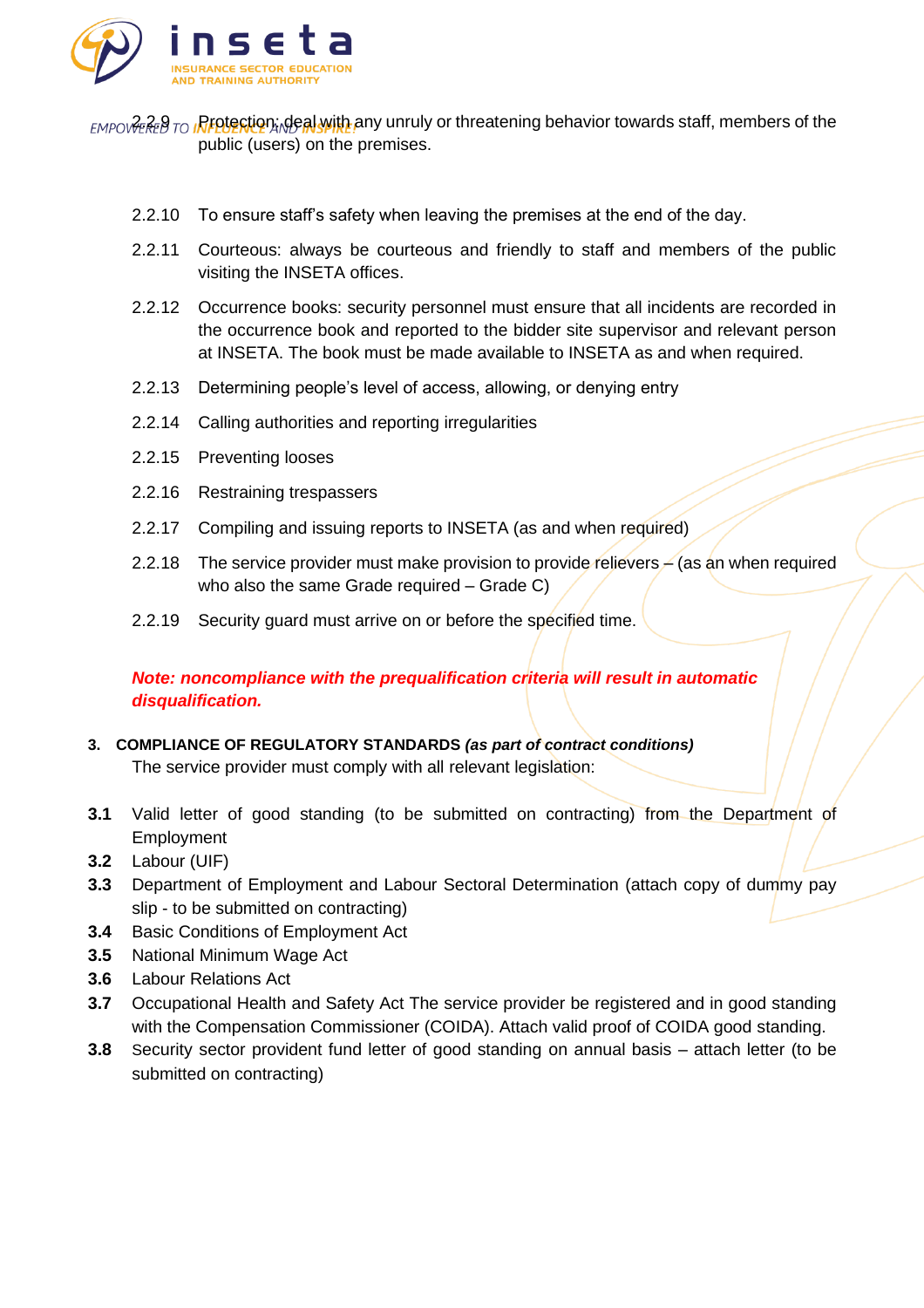

## **4. Pre-qualification**

- **4.1.** Bidder must submit proof of registration on CSD **(Central Supplier Database).**
- **4.2.** The SBD forms must be fully completed, signed and initialled by the authorised company representative.
	- 4.2.1 **SBD 4 Bidder's Disclosure**
	- 4.2.2 **SBD 6.1 Preference Points Claim Form**
	- 4.2.3 **General Condition of Contract (GCC)**
- **4.3.** Bidder must fully complete, initial and sign this RFQ document and submit a formal quotation on a company letterhead.
- **4.4.** Bidder must provide a valid BBBEE Certificate (accredited by SANAS only) or BBBEE Certificate issued by CICP, or valid Sworn Affidavit on the DTI issued template.

## **5. MANDATORY CRITERIA**

- **5.1.** Bidders must submit proof of valid PSIRA registration (company)
- **5.2.** Bidder must submit proof of valid PSIRA registration (security guards) proof of validity as at closing date of RFQ and contract duration.

**Note: none-compliance of the above mandatory requirements criteria will result in automatic disqualification.**

### **6. PRICING AND CONTRACTUAL OBLIGATION:**

### **6.1. Pricing schedule:**

**6.1.1.**Service providers must ensure that the price quotations are inclusive of all applicable taxes **(including VAT).** Costing must comprise of all the relevant services proposed in the bidder's submission – **PSIRA aligned rates must be applied**. *(But not limited to)*

| <b>No</b> | <b>Description</b>         | Each | Rate per month |
|-----------|----------------------------|------|----------------|
| п.        | 1 X Security Guard (day)   |      |                |
|           | 1 X Security Guard (night) |      |                |
| 3.        | Reliever                   |      |                |
|           |                            |      |                |
|           | <b>Total X 5 Months</b>    |      |                |

### **9.1. CONTRACTUAL OBLIGATION**

- **9.1.1.** This is a once off procurement
- **9.1.2.** All prices indicated in the pricing schedule must remain fixed for the period of the contract.
- **9.1.3.** SBD 7.2 will be the standard contract used for contract and the bidders approved proposal will be an Annexure to the contract.
- **9.1.4.** The service provider's quotation must also provide sufficient detail in terms of various cost items such as total "man" hours and daily rates for the project team.
- **9.1.5.** In the case of the service provider using sub-contractors, the former will be responsible for ensuring delivery of services from any such sub-contractors and for making any payments to such sub-contractors.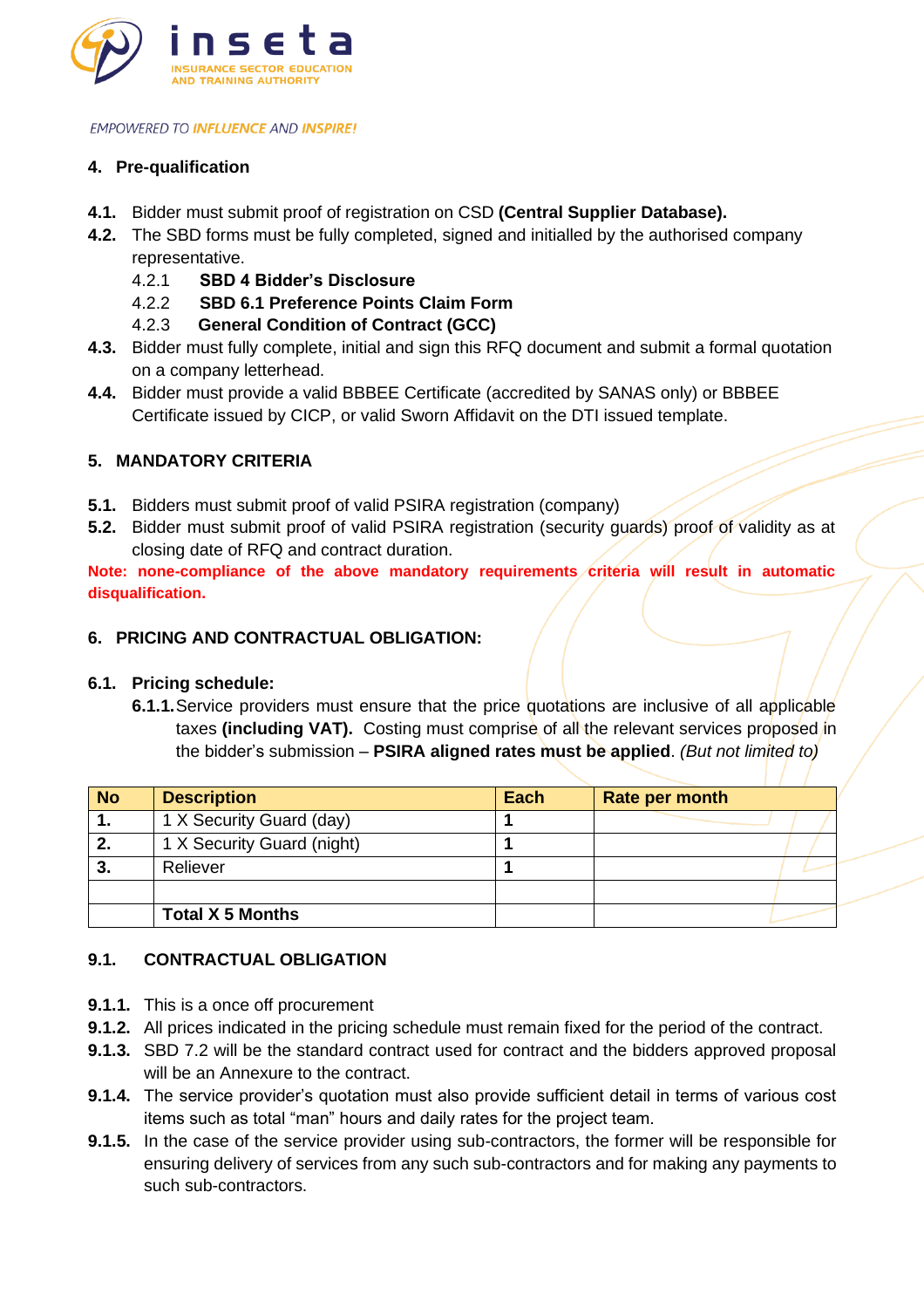

## **10. ADJUDICATION USING A POINT SYSTEM**

- 10.1. Preference points shall be calculated after process has been brought to a comparative basis taking into account all factors of non-firm prices.
- 10.2. In the event that two or more bids have scored equal pints, the successful bid must be the one scoring the highest number of preference points for B-BBEE.
- 10.3. However, when functionality is part of the evaluation process and two or more bids have scored equal points for B-BBEE, the successful bid must be the one scoring the highest score for functionality.
- 10.4. Should two or more bids be equal in all respect, the award shall be decided by the drawing of lots.

## **11. POINTS AWARDED FOR PRICE**

The **80/20** preference point system A maximum of **80** points is allocated for price on the following basis:

 $Ps = 80$  {1- (Pt – P min)} P min

| Where: |     |                                                  |
|--------|-----|--------------------------------------------------|
| Ps     |     | Points scored for comparative price of bid under |
|        |     | Consideration                                    |
| Pt     | $=$ | Comparative price of bid under consideration     |
| Pmin   |     | Comparative price of lowest acceptable bid       |

### **12. B-BBEE PREFERENTIAL POINTS WILL BE AWARDED AS FOLLOWS:**

| <b>B-BBEE Status Level of contributor</b> | Number of points 80/20 system |
|-------------------------------------------|-------------------------------|
|                                           | 20                            |
| 2                                         | 18                            |
| 3                                         | 14                            |
| 4                                         | 12                            |
| 5                                         | 8                             |
| 6                                         | 6                             |
|                                           |                               |
| 8                                         | າ                             |
| Non-compliant contributor                 |                               |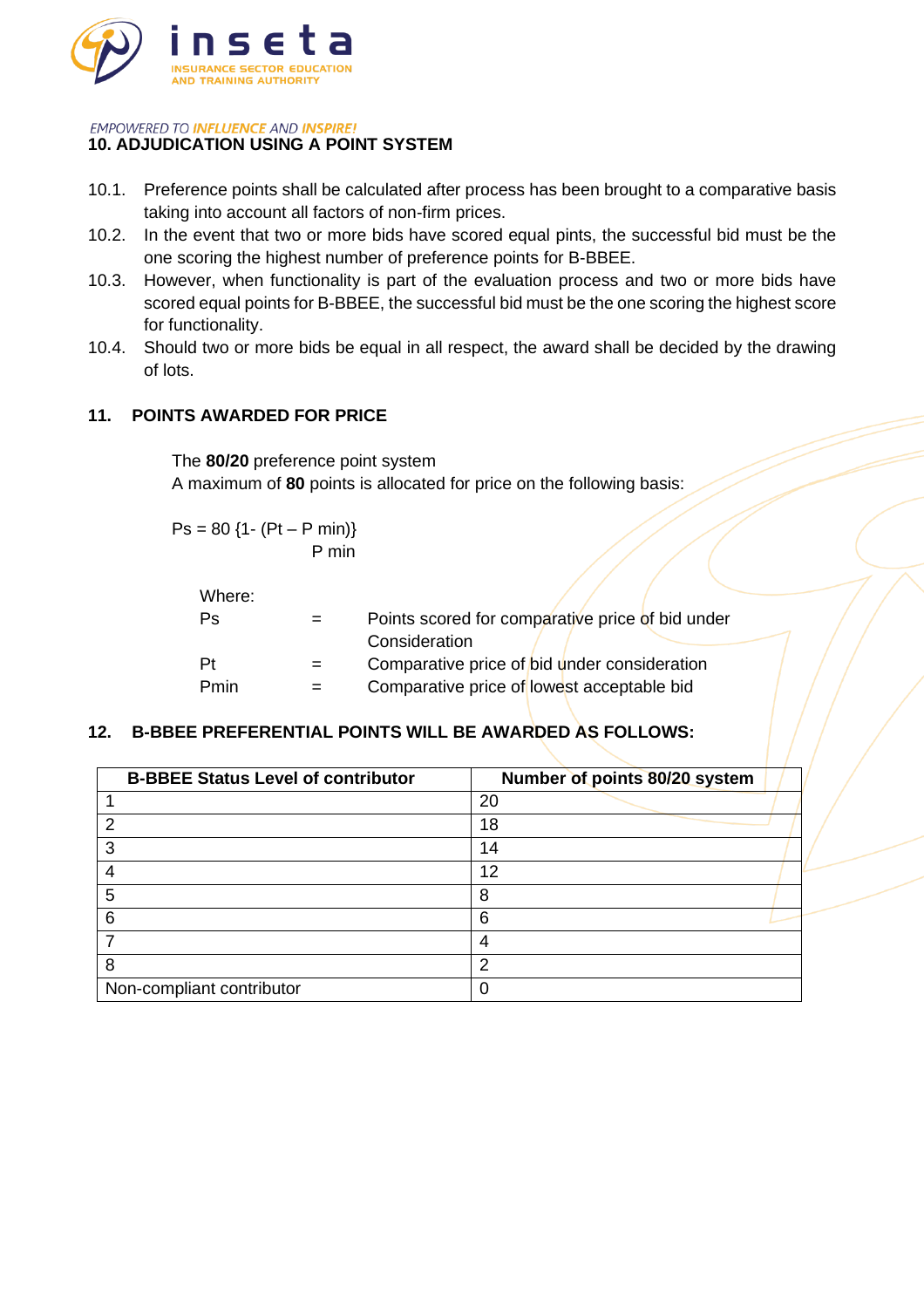

- 12.1. Bidders who qualify as EME's and QSE's in terms of the B-BBEE Act must submit a Sworn affidavit. Misrepresentation of information constitutes a criminal offence.
- 12.2. Bidders other than EME's or QSE's must submit their original and valid B-BBEE status level verification certificate or a certified copy thereof, substantiating their B-BBEE rating issued by SANAS.
- 12.3. A trust, consortium or joint venture will qualify for points for their B-BBEE status level as a legal entity, provided that the entity submits their B-BBEE status level certificate.
- 12.4. A trust, consortium or joint venture will qualify for points for their B-BBEE status level as an unincorporated entity, provided that the entity submits their consolidated B-BBEE scorecard as if they were a group structure and that such a consolidated B-BBEE scorecard is prepared for every separate bid.
- 12.5. Tertiary institutions and public entities will be required to submit their B-BBEE status level certificates in terms of the specialized scorecard contained in the B-BBEE Codes of Good Practice.
- 12.6. A person will not be awarded points for B-BBEE status level if it is indicated in the bid documents that such a bidder intends sub-contracting more than 25% of the value of the contract to any other enterprise that does not qualify for at least the points that such a bidder qualifies for, unless the intended Sub-contractor is an EME that has the capacity and the ability to execute the sub-contract.
- 12.7. A person awarded a contract may not sub-contract more than 25% of the value of the contract to any other enterprise that does not have equal or higher B-BBEE status level than the person concerned, unless the contract is sub-contracted to an EME that has the capacity and the ability to execute the sub-contract.

### **13. COMMUNICATION**

Respondents are warned that a response will be disqualified should any attempt be made by a bidder either directly or indirectly to canvass any officer(s) or employees of INSETA in respect of a RFQ, between the closing date and the date of the award of the business.

All enquiries relating to this RFQ should be emailed three days before the closing date.

### **14. CONDITIONS TO BE OBSERVED WHEN RFQING**

INSETA does not bind itself to accept the lowest or any RFQ, nor shall it be responsible for or pay any expenses or losses which may be incurred by the bidder in the preparation and delivery of his RFQ. INSETA reserves the right to accept a separate RFQ or separate RFQs for any one or more of the sections of a specification. The corporation also reserves the right to withdraw the RFQ at any stage.

No RFQ shall be deemed to have been accepted unless and until a formal contract / letter of intent is prepared and executed. Quotation shall remain open for acceptance by the Corporation for a period of **90 days** from the closing date of the RFQ Enquiry.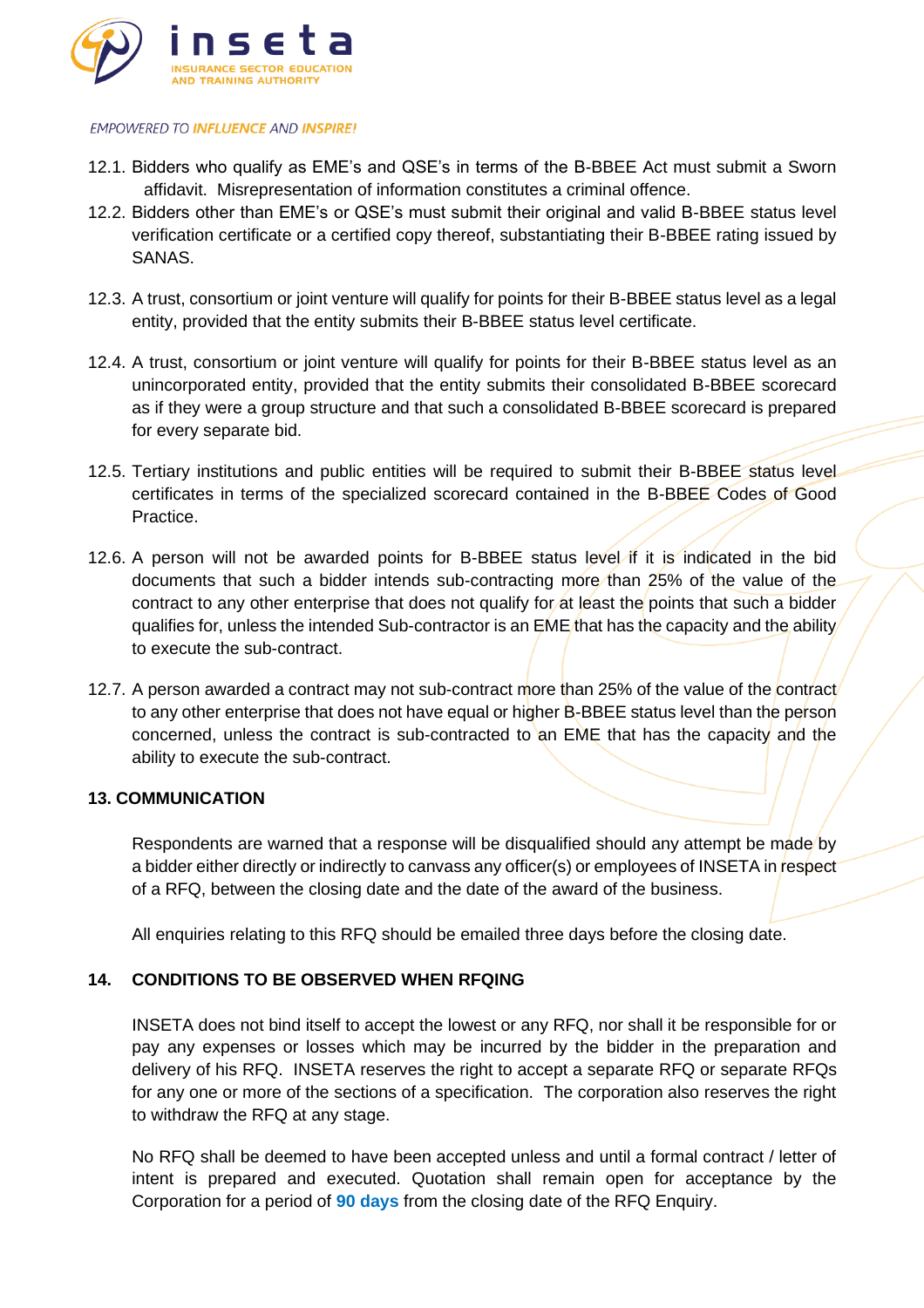

# **INSETA reserves the right to:**

- 14.1. Not evaluate and award RFQs that do not comply strictly with this RFQ document.
- 14.2. Make a selection solely on the information received in the RFQs and Enter into negotiations with any one or more of preferred bidder(s) based on the criteria specified in the evaluation of this RFQ.
- 14.3. Contact any bidder during the evaluation process, in order to clarify any information, without informing any other bidders. During the evaluation process, no change in the content of the RFQ shall be sought, offered or permitted.
- 14.4. Award a contract to one or more bidder(s).
- 14.5. Accept any RFQ in part or full at its own discretion.
- 14.6. Cancel this RFQ or any part thereof at any time as prescribed in the PPPFA regulation.
- 14.7. Should bidder(s) be selected for further negotiations, they will be chosen on the basis of the greatest benefit to the Corporation and not necessarily on the basis of the lowest costs.

### **15. Cost of Bidding**

The bidder shall bear all costs and expenses associated with preparation and submission of its RFQ or RFQ, and the INSETA shall under no circumstances be responsible or liable for any such costs, regardless of, without limitation, the conduct or outcome of the bidding, evaluation, and selection process.

**END OF RFQ DOCUMENT**